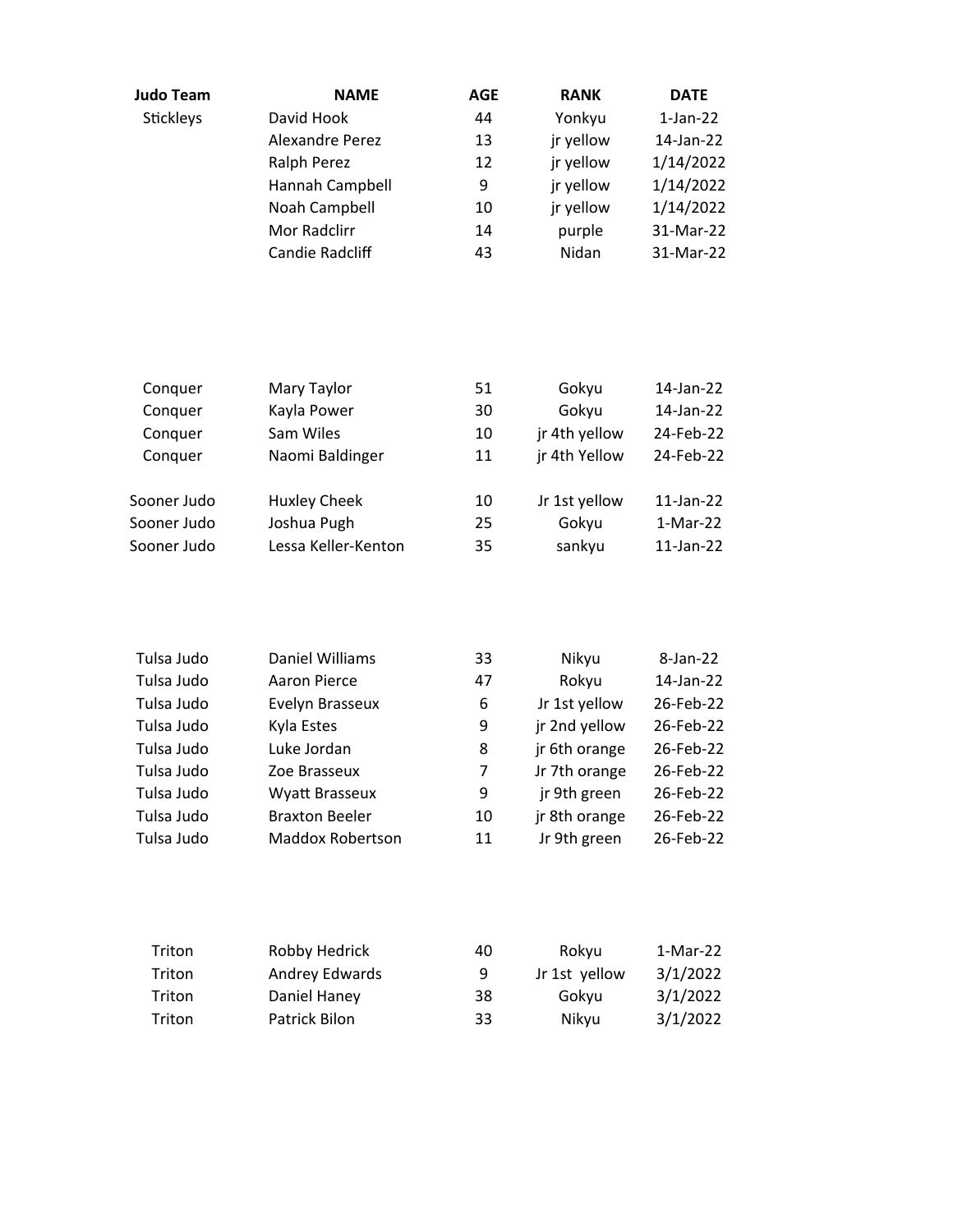| <b>FBC Harrah</b> | Brian Lund         | 45 | Yonkyu    | 7-Feb-22  |
|-------------------|--------------------|----|-----------|-----------|
| <b>FBC Harrah</b> | Isabella Lund      | 9  | jr. green | 7-Feb-22  |
| <b>FBC Harrah</b> | Steven Lund        | 13 | Jr Green  | 2/7/2022  |
| <b>FBC Harrah</b> | Issac Lund         | 8  | Jr. green | 2/7/2022  |
| <b>FBC Harrah</b> | <b>Riot Garcia</b> | 14 | Yellow    | 31-Mar-22 |
| FBC Harrah        |                    |    |           |           |
| <b>FBC Harrah</b> |                    |    |           |           |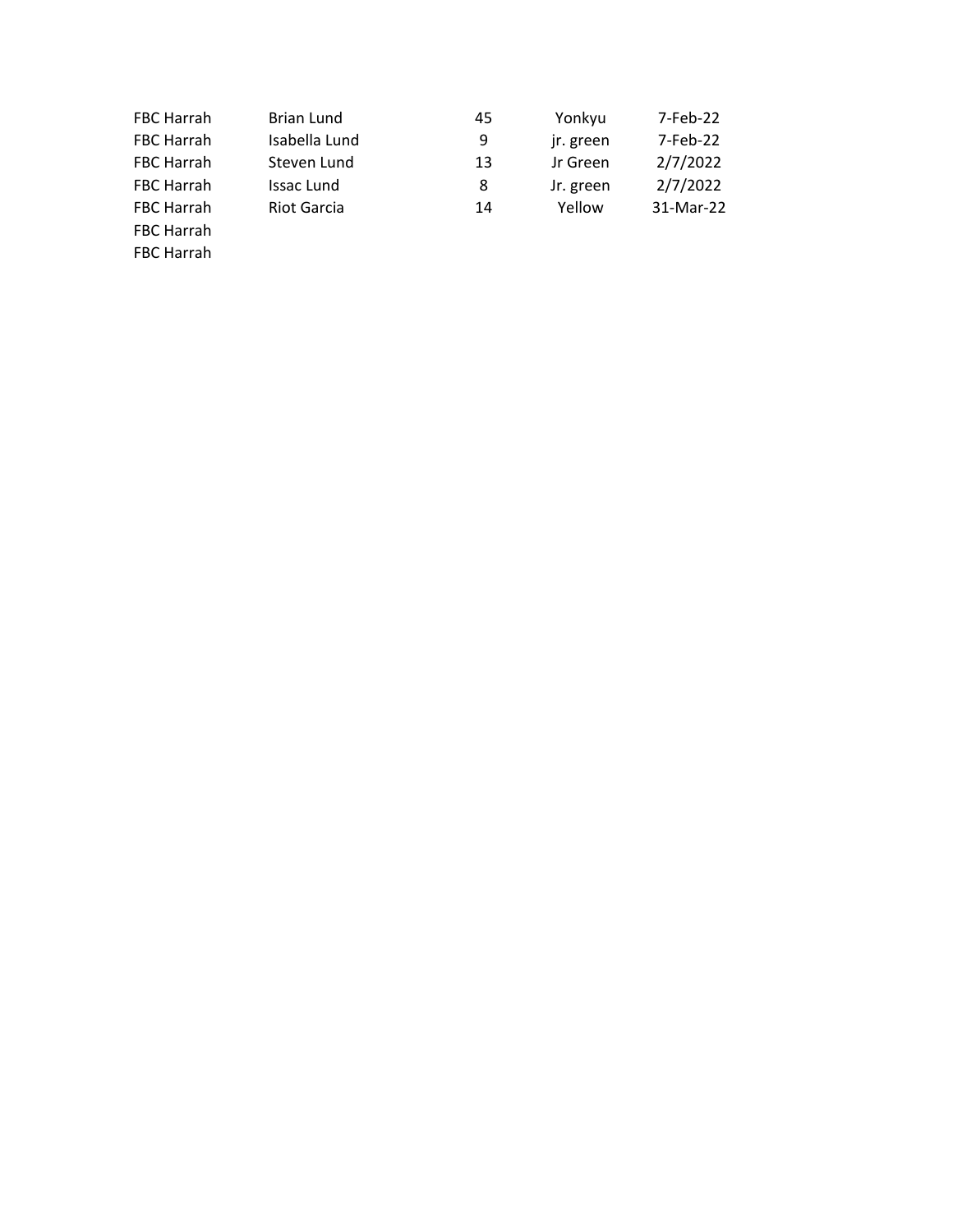| <b>Coaches name</b> | <b>Cert Number</b> | Nat. membership |
|---------------------|--------------------|-----------------|
| Donald              | 22-001             | USA Judo        |
| Donald              | 22-006             | usa judo        |
| Donald              | 22-007             | USA Judo        |
| Donald              | 22-008             | USA Judo        |
| Donald              | 22-009             | USA Judo        |
| Donald              | 22-036             | USA Judo        |
| Donald              | 22-0037            | USA Judo        |

| <b>Brent Rustin</b> | 22-002  | USA Judo |
|---------------------|---------|----------|
| <b>Brent Rustin</b> | 22-003  | USA Judo |
| <b>Brent Rustin</b> | 22-0028 | USA Judu |
| <b>Brent Rustin</b> | 22-0029 | USA Judo |
|                     |         |          |
| Steve Kenton        | 22-0014 | USA Judo |
| Steve Kenton        | 22-0015 | USA Judo |
| Steve Kenton        | 22-0016 | USA Judo |
|                     |         |          |

| Chris Van | 22-004  | USA Judo |
|-----------|---------|----------|
| Chris Van | 22-005  | USA Judo |
| Chris Van | 22-0021 | USA Judo |
| Chris Van | 22-0022 | USA Judo |
| Chris Van | 22-0023 | USA Judo |
| Chris Van | 22-0024 | USA Judo |
| Chris Van | 22-0025 | USA Judo |
| Chris Van | 22-0026 | USA Judo |
| Chris Van | 22-0027 | USA Judo |

| USA Judo |
|----------|
| USA Judo |
| USA Judo |
|          |